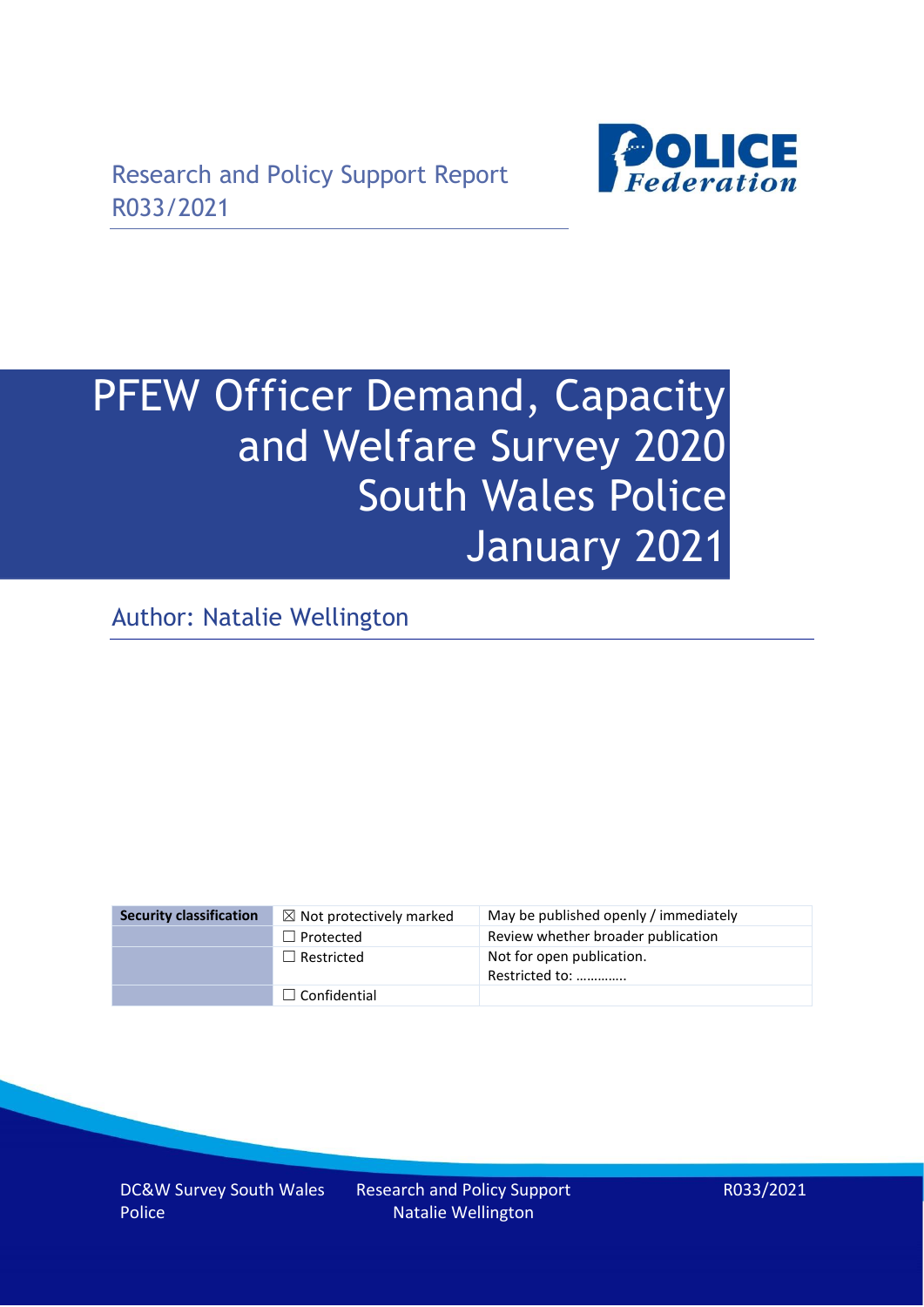# **CONTENTS**

| 2.          |                                                            |  |
|-------------|------------------------------------------------------------|--|
| 3.          |                                                            |  |
| 4.          |                                                            |  |
| 5.          |                                                            |  |
| 6.          |                                                            |  |
| $7_{\cdot}$ | ORGANISATIONAL SUPPORT FOR MENTAL HEALTH AND WELLBEING  17 |  |
| 8.          |                                                            |  |
|             |                                                            |  |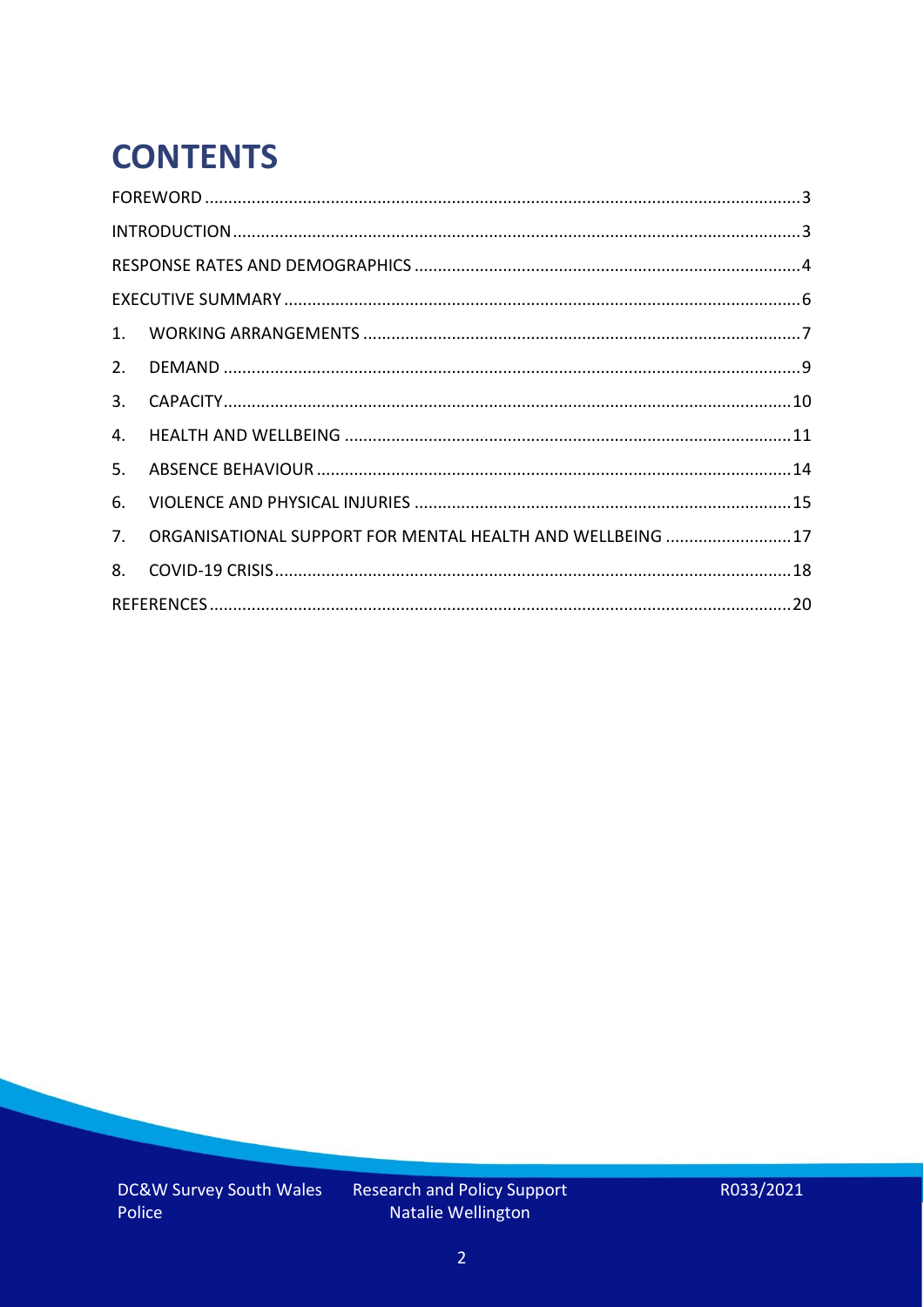### <span id="page-2-0"></span>**FOREWORD**

#### <span id="page-2-1"></span>**INTRODUCTION**

The Demand, Capacity and Welfare Survey is a biennial survey that started in 2016. This was in response to unprecedented budgetary cuts and a 14% fall in officer numbers over a seven year period from a high of 142,056 in 2009 to 122,748 in March 2016. <sup>i</sup> Evidence from a focus group study conducted by the PFEW<sup>ii</sup> also highlighted that these reductions may have been having a negative effect on officers' individual wellbeing. It was within this context that the Police Federation of England and Wales (PFEW) began a biennial Demand, Capacity and Welfare Survey. The 2020 PFEW Demand, Capacity and Welfare Survey is the third iteration of the survey. Due to the current global health crisis we have included questions specific to COVID-19, in order to help us to better understand the impacts of working within the police service during this crisis and officers' experiences on the ground. We have reported personal impacts in a specific section and organisational impacts are reported at contextually appropriate points throughout the report, to enable comparisons with other relevant items (for example we have included the results for the question asking whether COVID-19 has had an impact on single-crewing within the same section as the results for the question regarding frequency of single-crewing).

This report provides a summary of responses to key questions from the 2020 PFEW Officer Demand, Capacity and Welfare Survey from respondents in South Wales Police.

Where appropriate, details of average responses from previous years, or the police service as a whole, are also presented.<sup>1</sup> However, differences across these figures have not been tested to assess whether they are statistically significant;<sup>2</sup> therefore, any and all differences reported are for guidance only and must be treated with caution. When comparing forcelevel data across years, a dash (–) is used, when applicable, to indicate where a force report was not provided due to small sample sizes.

Please be aware that the total number of responses for each item may vary slightly as not all items were answered by all respondents, and all percentages are rounded to the nearest

 $1$  Data were weighted at a national level on the basis of respondents' force to ensure that each force were proportionally represented within the national sample; no weightings were applied at a force level. More information about weightings can be found in the 2020 Technical Annex R098/2020.

 $2$  As all the data are derived from samples of the population, rather than the whole population, percentage figures calculated are strictly speaking estimates, rather than exact measures. This means that every figure has a margin of error associated with it. Hence a very small percentage difference year on year may be due to sampling, rather than to actual changes.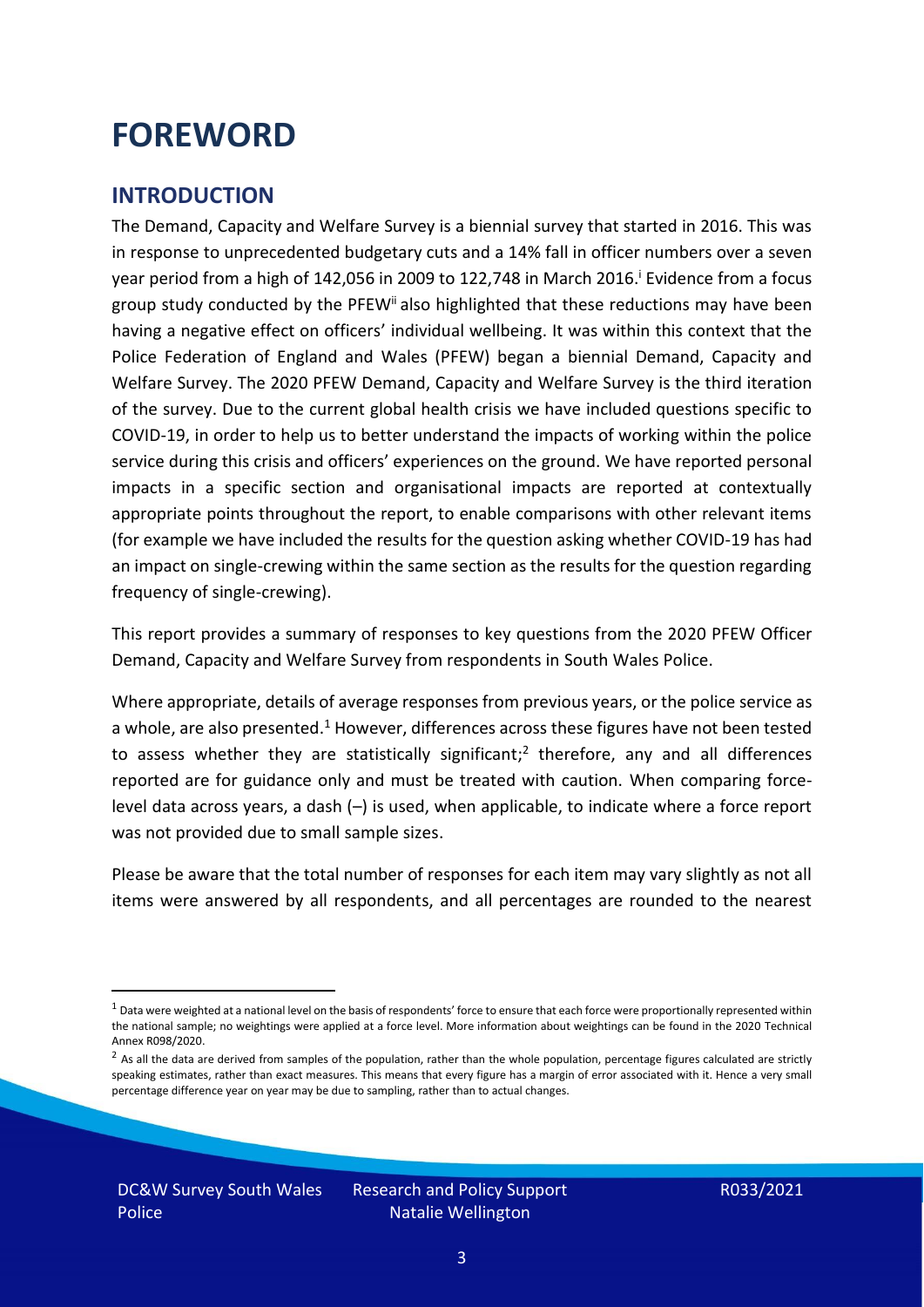whole number. In addition, the actual differences between any and all groups may be quite small, and these details should be considered when interpreting the data.

#### <span id="page-3-0"></span>**RESPONSE RATES AND DEMOGRAPHICS**

Survey responses were gathered over a seven-week period between October and November 2020. All officers of the federated ranks in England and Wales were eligible to participate. Analyses were conducted on a sample of 12,471 responses drawn from all 43 forces across England and Wales. The national response rate for the 2020 survey was 10%.

Overall, 3% of respondents (n=423) to the survey declined to state which force they belonged to. These responses have been included within the national data but are excluded from force-level analyses.<sup>3</sup>

371 responses were received from South Wales Police, representing a response rate of around 12% (based on March 2020 Home Office figures of officer headcount).<sup>iii</sup> The margin of error for this report has been calculated using the size of the sample and population. At a 95% confidence level, this force report has a 5% margin of error. If the margin of error is less than 5%, it can be considered to be within the normal bounds of academic rigour.<sup>4</sup> If this threshold has not been met, the results from this report must be interpreted with caution.

68% of responses from South Wales Police were received from male officers and 30% of responses were from female officers. The other 2% preferred not to say or identified in another way. In regards to rank, 59% of respondents from South Wales Police were Constables, 32% were Sergeants, 7% were Inspectors, and 3% were Chief Inspectors. 2% of responses from South Wales Police were received from Black and Minority Ethnic (BME) officers.

DC&W Survey South Wales Police

<sup>&</sup>lt;sup>3</sup> Please see the 2020 Technical Annex R098/2020 for excluded cases.

<sup>&</sup>lt;sup>4</sup> The generally accepted academic standards is a 95% confidence level with a 5% (or less) margin of error.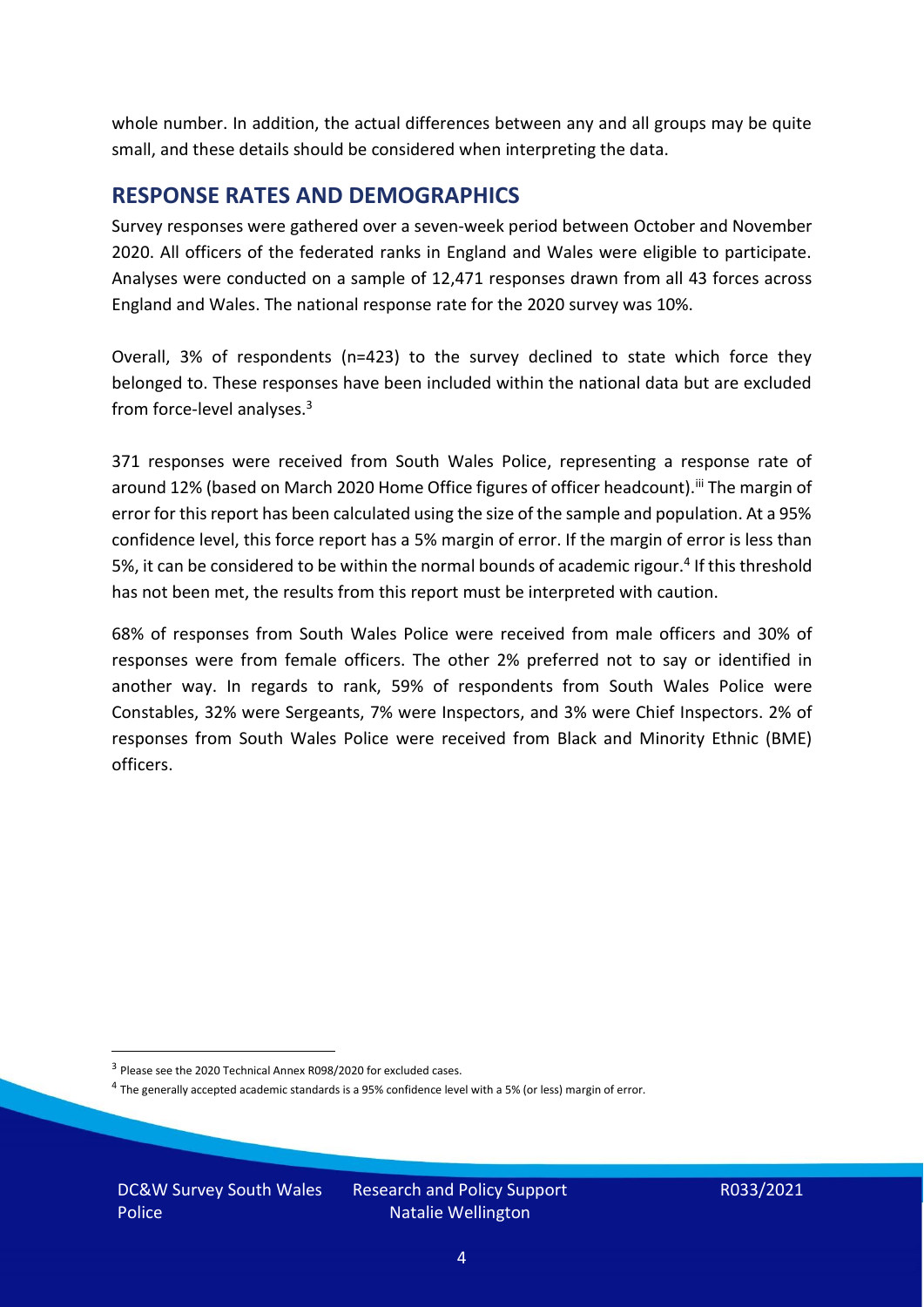### **INFOGRAPHIC**

### **Who responded?**

**371** responses were received from South Wales Police, representing a **12%** response rate.



DC&W Survey South Wales Police

Research and Policy Support Natalie Wellington

#### R033/2021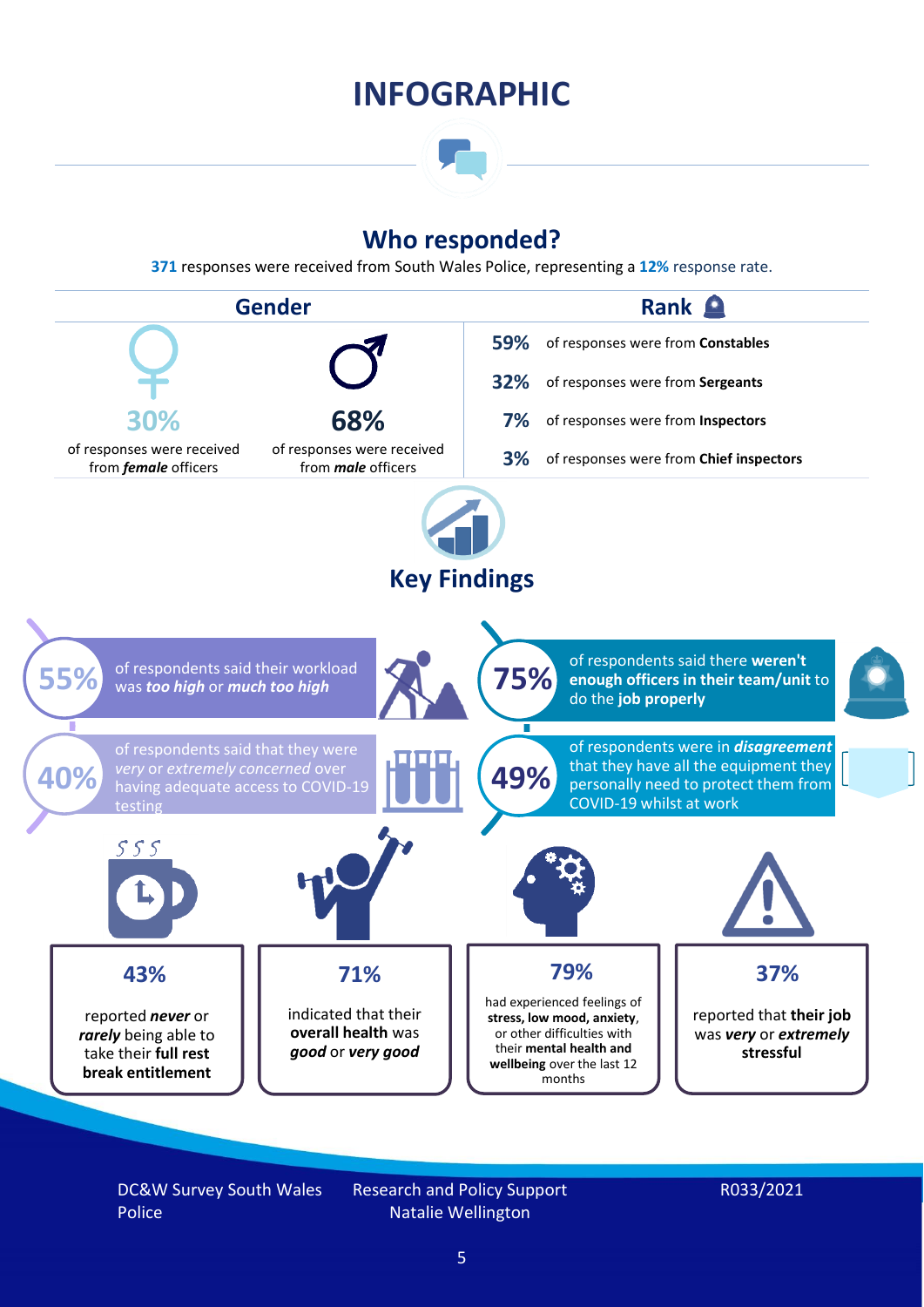# <span id="page-5-0"></span>**EXECUTIVE SUMMARY**

- **371** responses were received from South Wales Police, representing a response rate of around **12%**.
- The average (mean) rating for **overall job satisfaction** for respondents was **5/10**.
- **50%** reported being **single-crewed** *often* or *always* and **19%** reported being **singlecrewed** *more often* due to **COVID-19**.
- **43%** of respondents reported *never* or *rarely* being able to take their **full rest break entitlement**; *lower than* the proportion in 2018 (55%).
- **55%** of respondents reported that their **workload** is currently *too high*, or *much too high*; *lower than* the proportion in 2018 (69%).
- **75%** of respondents said there **weren't enough officers in their team/unit** to do the **job properly**.
- The average (mean) **overall life satisfaction** rating was **6/10**. This can be compared to the national average of 6/10.
- **71%** of respondents indicated that their **overall health** was *good* or *very good.*
- **37%** of respondents said that they viewed their job as *very* or *extremely* **stressful**. This was *lower than* the proportion in 2018 (49%).
- **79%** of respondents indicated that they had **experienced feelings of stress, low mood, anxiety, or other difficulties with their health and wellbeing** over the last 12 months.
- **15%** of respondents reported that they had suffered **one or more injuries** that required medical attention as a result of **work-related violence** in the last year.
- **8%** of respondents reported that they had suffered **one or more injuries**that required medical attention as a result of **work-related accidents** in the last year.
- **36%** of respondents reported that they were *very* or *extremely worried* about the **impact that the COVID-19 crisis will have on them personally**.
- **3%** of respondents reported that they *have* or *have had* **COVID-19** confirmed by a positive antigen or antibody test.
- **49%** of respondents reported that they *disagreed* or *strongly disagreed* that they **have all the equipment they personally need to protect them from COVID-19 whilst at work**.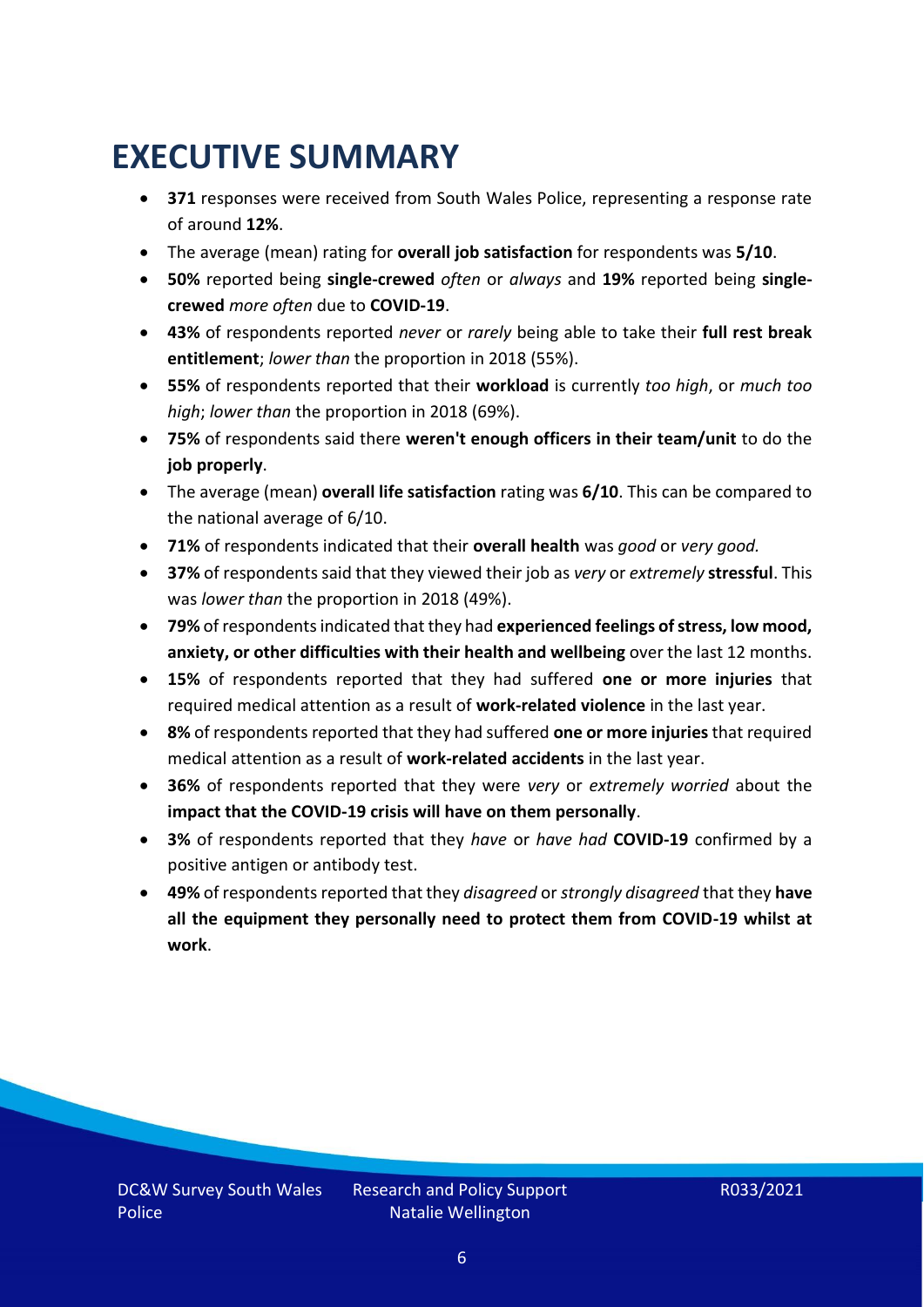### <span id="page-6-0"></span>**1. WORKING ARRANGEMENTS**

### **1.1. OVERALL JOB SATISFACTION**

Respondents were asked to rate their overall job satisfaction between 0 and 10, where 0 was 'not at all satisfied' and 10 was 'completely satisfied.' The average (mean) rating for overall job satisfaction for respondents from South Wales Police was 5/10 (range 0-10), with 34% of respondents reporting an overall job satisfaction rating of *4* or *less*. This can be compared to the national average of 5/10 (range 0-10), and 37% of respondents reporting an overall job satisfaction rating of *4* or *less*.

### **1.2. SHIFT LENGTH**

13% of respondents from South Wales Police reported that their formal shift duration was more than the 8-10 hours advised by the Health and Safety Executive<sup>iv</sup> and the Police Negotiating Board,<sup>v</sup> and 11% of respondents indicated a shift length of 12 hours or *more*. 9% of the national sample indicated that their formal shift duration was more than 8-10 hours, and 7% indicated a shift length of *12 hours* or *more*. 5

#### **1.3. SINGLE-CREWING**

Among respondents from South Wales Police, for whom this item was applicable, 50% reported being single-crewed either *often* or *always* over the previous 12-month period. This can be compared with 58% of respondents from the national sample.<sup>6</sup>

Due to COVID and the social distancing regulations implemented by the UK government, forces may have changed their normal operational procedures around crewing in order to reduce opportunities for infection between colleagues. The NPCC released guidance stating that when officers are double crewed a surgical Type IIR face mask should be worn in an enclosed space, such as a vehicle or personnel carrier, when social distancing cannot be achieved.<sup>vi</sup> However, some of the units may have decided to reduce the risk further by limiting double crewing or placing officers in bubbles. As such, in this year's iteration of the survey we wanted to ask an additional query about COVID-19 in relation to crewing levels, to see if crewing levels were affected by this. The findings were that 19% from South Wales Police reported being single-crewed *more often* due to COVID-19.

DC&W Survey South Wales Police

<sup>&</sup>lt;sup>5</sup> Respondents that reported not applicable were removed from force-level and national analysis.

 $<sup>6</sup>$  Respondents that reported not applicable were removed from force-level and national analysis.</sup>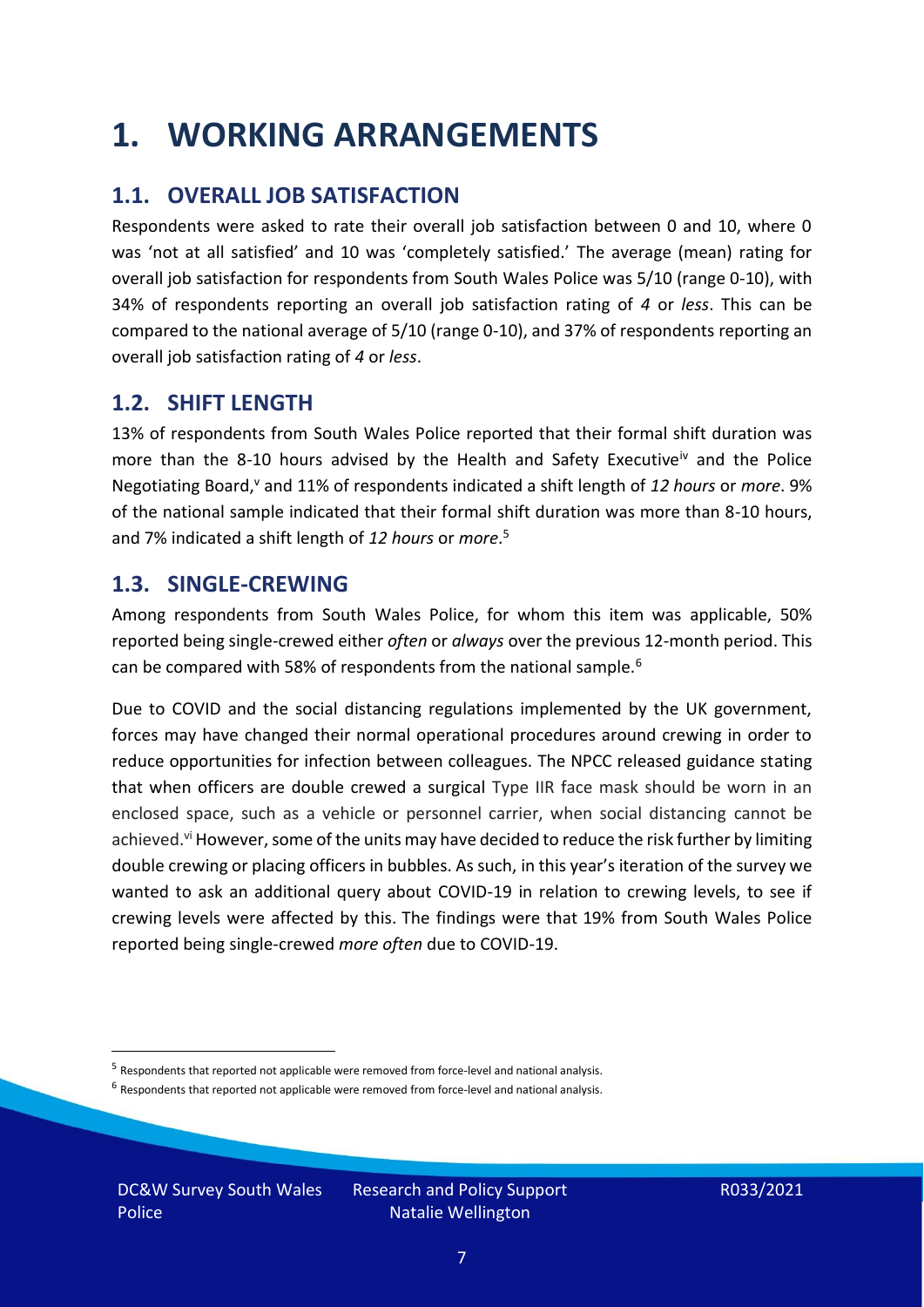### **1.4. BREAKS, REST DAYS AND ANNUAL LEAVE**

43% of respondents from South Wales Police reported *never* or *rarely* being able to take their full rest break entitlement, and 70% reported having had *two* or *more* rest days cancelled in the previous 12-month period. Furthermore, 75% of respondents from South Wales Police told us that they had a request for annual leave refused *once* or *more* in the previous 12 month period.

Historical comparisons for items relating to breaks, rest days and annual leave for South Wales Police, are also provided in *Table 1* below.

| Table 1: Force level figures for breaks, rest days<br>and annual leave                                       | 2016 | 2018 | 2020 |
|--------------------------------------------------------------------------------------------------------------|------|------|------|
| Reported being never or rarely able to take full<br>rest break entitlement                                   |      | 55%  | 43%  |
| Reported having two or more rest days<br>cancelled in the previous 12 months                                 |      | 79%  | 70%  |
| Reported having a request for annual leave<br>refused once or more in the previous 12<br>months <sup>7</sup> |      | 77%  | 75%  |

DC&W Survey South Wales Police

<sup>&</sup>lt;sup>7</sup> Please note, there were moderate changes to the question wording and response scale for this item between the 2016 and 2018 iterations of this survey. Please take this into consideration when interpreting any and all differences in the findings between these years, as altering the way in which a question is framed may unintentionally affect the way in which an individual responds.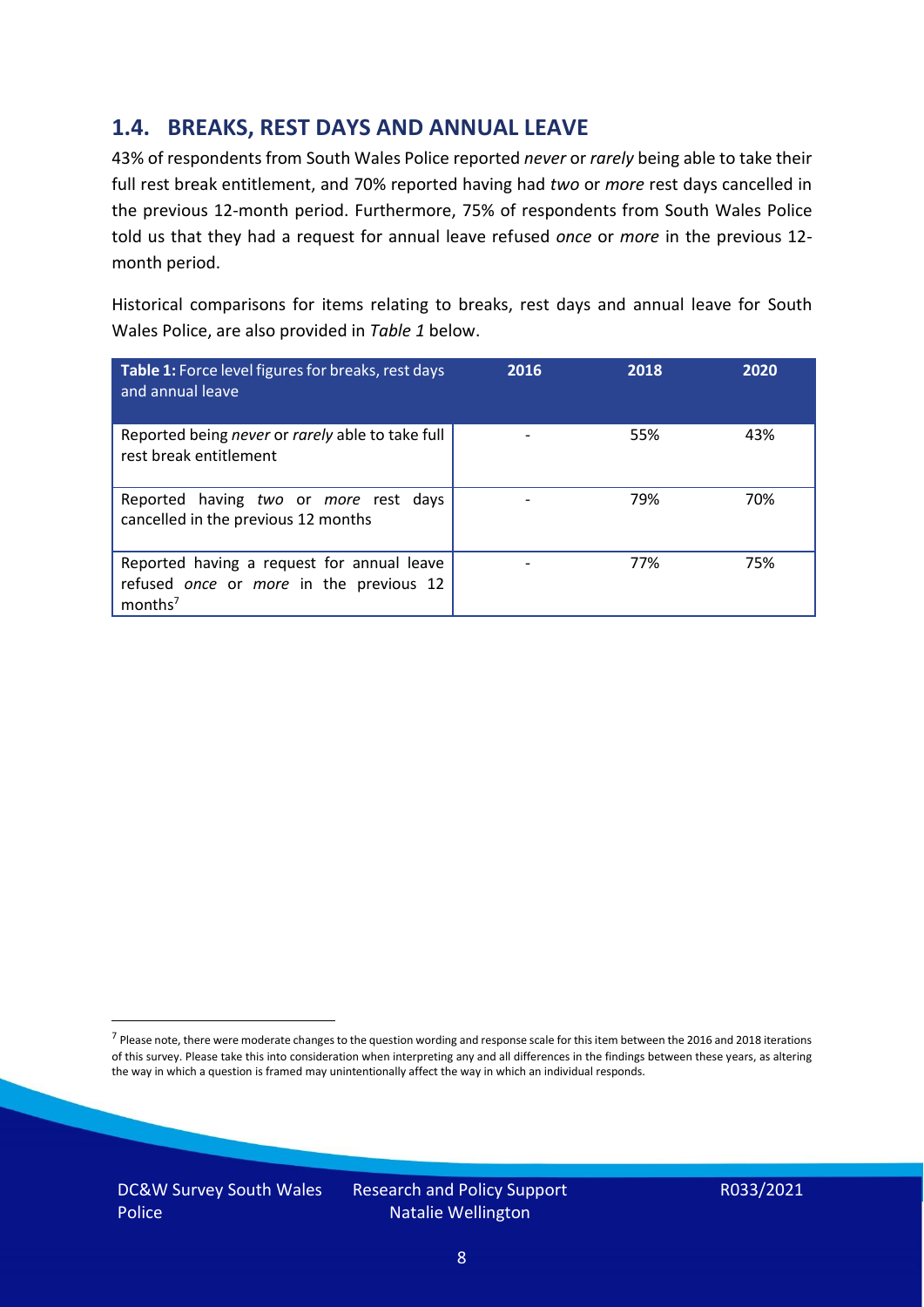# <span id="page-8-0"></span>**2. DEMAND**

### **2.1. WORKLOAD**

55% of respondents from South Wales Police told us that their workload is currently *too high*, or *much too high*. An historical comparison for both national and local proportions for workload are displayed in *Table 2* below.

| Table 2: Proportion of respondents reporting<br>that their workload was too high or much too<br>high in the previous 12-month period | 2016 | 2018 | 2020 |
|--------------------------------------------------------------------------------------------------------------------------------------|------|------|------|
| Force-level figures                                                                                                                  |      | 69%  | 55%  |
| National figures                                                                                                                     | 66%  | 72%  | 60%  |

### **2.2. AMOUNT AND PACE OF WORK**

83% of respondents from South Wales Police *disagreed* or *strongly disagreed* that they generally have enough officers to manage all the demands being made on them as a team/unit.

Furthermore, 8% *agreed* or *strongly agreed* that they had enough time to engage in proactive policing in their team/unit. An historical comparison for both national and local proportions for this item are displayed in *Table 3* below.

| Table 3: Proportion of respondents reporting<br>that they agreed or strongly agreed that they<br>had enough time to engage in proactive<br>policing in their team/unit | 2016 | 2018 | 2020 |
|------------------------------------------------------------------------------------------------------------------------------------------------------------------------|------|------|------|
| Force-level figures                                                                                                                                                    |      | 9%   | 8%   |
| National figures                                                                                                                                                       | 13%  | 9%   | 14%  |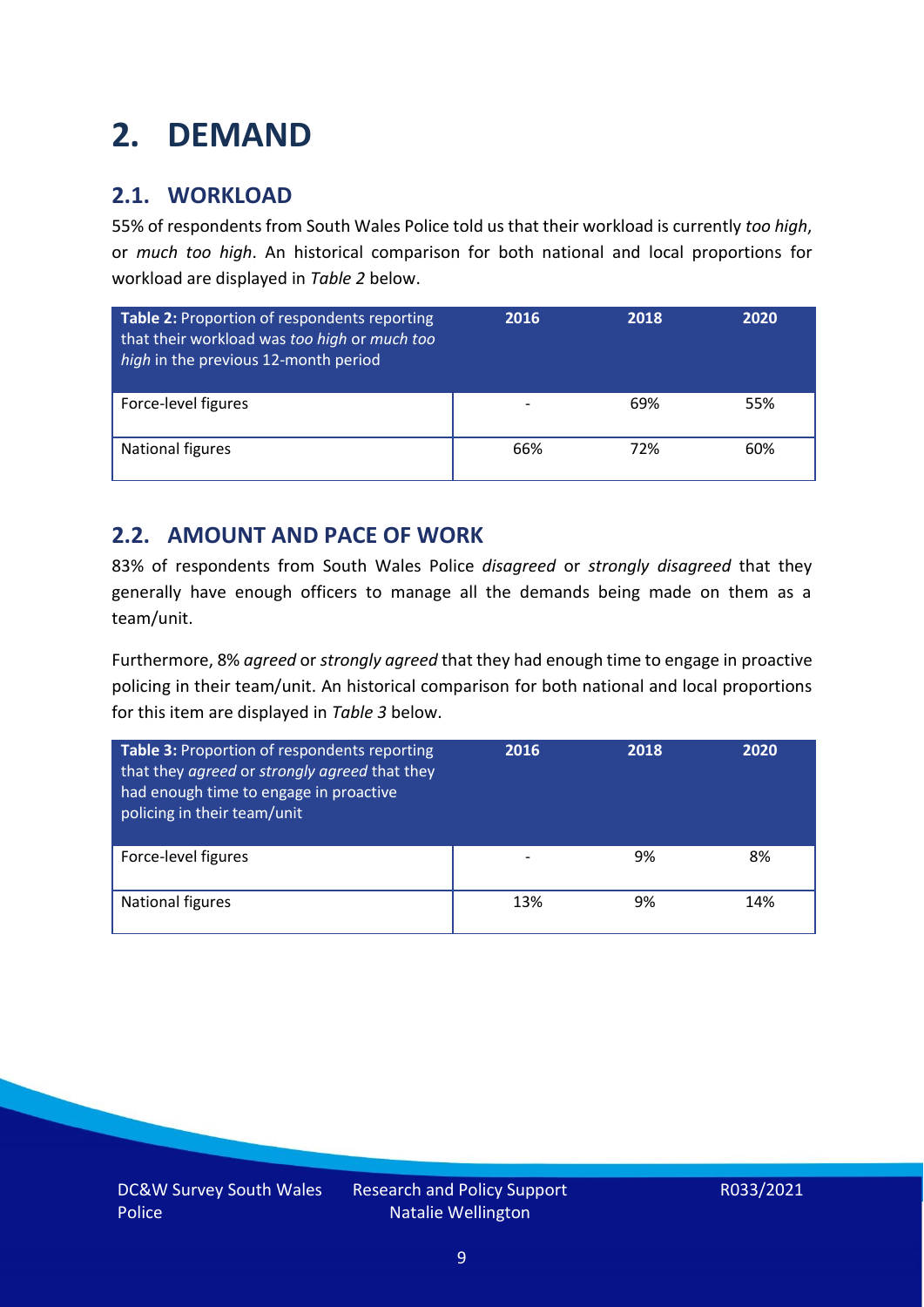# <span id="page-9-0"></span>**3. CAPACITY**

### **3.1. MINIMUM OFFICER STAFFING**

78% of respondents from South Wales Police indicated that their team or unit had a minimum officer staffing level.

Among respondents whose team or unit had a minimum officer staffing level, 21% indicated that this level was *never* or *rarely* achieved.

Respondents were asked how often minimum staffing levels have been met compared to before the COVID-19 crisis. 36% reported minimum staffing levels being met *less frequently* compared to before the COVID-19 crisis.

### **3.2. OFFICER STAFFING ARRANGEMENTS**

69% of respondents *disagreed* or *strongly disagreed* that the way officer staffing levels are determined in their team/unit seems to be effective. Historical comparisons for this item and one other key item, relating to capacity to deal with demand for South Wales Police, are provided in *Table 4* below.

| <b>Table 4:</b> Force level figures for key items relating to capacity                  |      |                                                               |      |  |
|-----------------------------------------------------------------------------------------|------|---------------------------------------------------------------|------|--|
| <b>Statements</b>                                                                       |      | Proportion of respondents who<br>disagreed with the statement |      |  |
|                                                                                         | 2016 | 2018                                                          | 2020 |  |
| The way officer staffing levels are determined in my<br>team/unit seems to be effective |      | 75%                                                           | 69%  |  |
| There are enough officers in my team/unit for me to do<br>my job properly               |      | 84%                                                           | 75%  |  |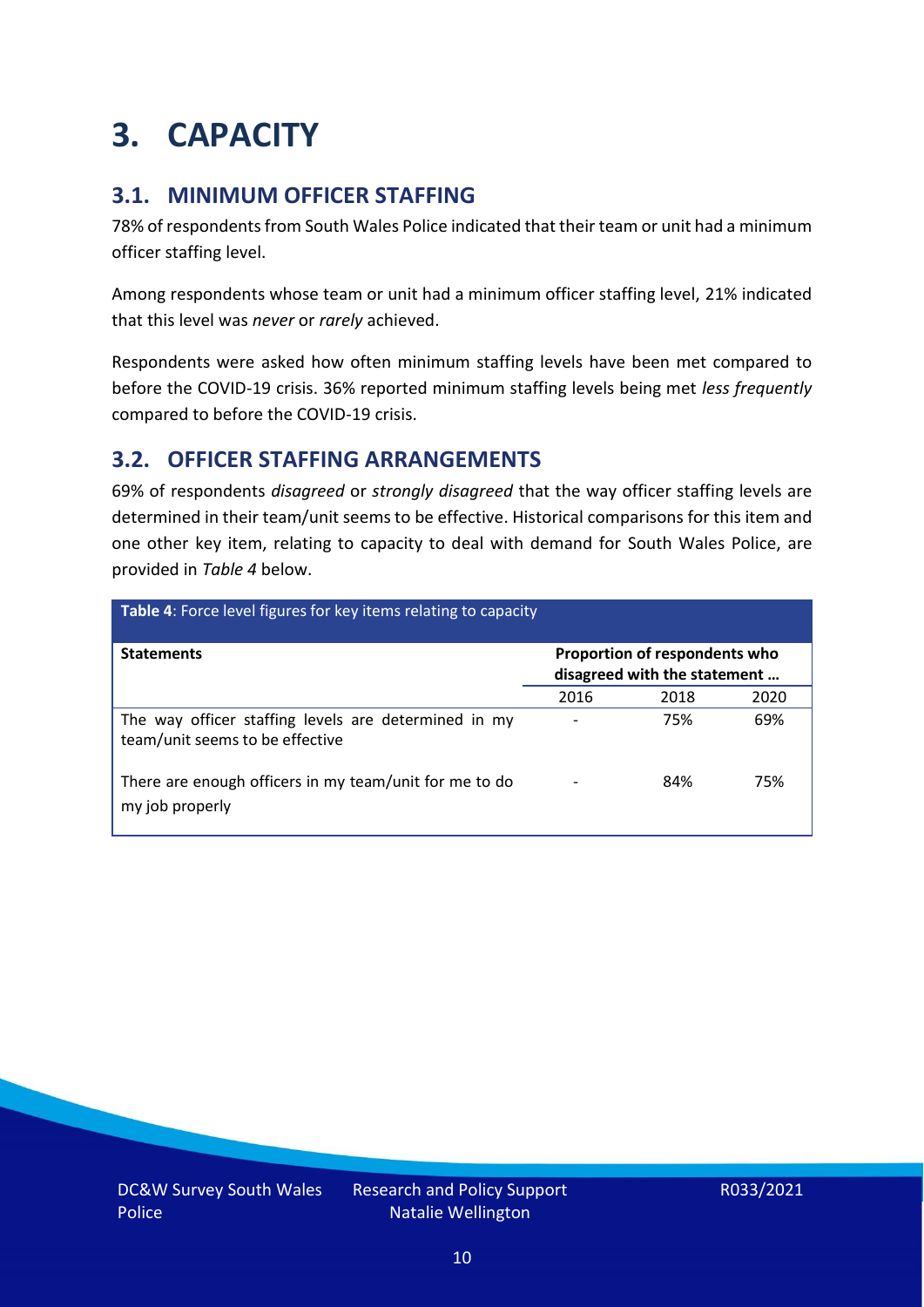### <span id="page-10-0"></span>**4. HEALTH AND WELLBEING**

### **4.1. OVERALL LIFE SATISFACTION AND WORTHWHILENESS**

Respondents were asked to rate their overall life satisfaction on a scale from 0 to 10, where 0 was *'Not at all satisfied'* and 10 was *'Completely satisfied'*. Furthermore, respondents were also asked to rate how worthwhile they feel the things they do in their life are on a scale from 0 to 10, where 0 was *'Not at all worthwhile'* and 10 was *'Completely worthwhile'.* These two items replicate the overall life satisfaction and overall worthwhileness questions posed within the Annual Population Survey by the Office for National Statistics (UK) and were included in the Demand, Capacity and Welfare Survey to enable benchmarking against the general population. vii

The average (mean) overall life satisfaction rating for the general population was 7 out of 10. The average (mean) rating for South Wales Police was 6 out of 10, with 23% of respondents reporting a low overall life satisfaction rating of *4* or *less*. These results can be compared to the national average of 6/10, with 23% of respondents reporting a low overall life satisfaction rating of *4* or *less*.

The average (mean) overall worthwhileness rating for the general population was 7 out of 10. The average (mean) rating for South Wales Police was 7 out of 10, with 17% of respondents reporting a low overall worthwhileness rating of *4* or *less*. These results can be compared to the national average of 7/10, with 18% of respondents reporting a low overall worthwhileness rating of *4* or *less*.

### **4.2. OVERALL PHYSICAL HEALTH**

Respondents were asked to rate their overall health on a scale from *very good* to *very poor*. An historical comparison for both national and local proportions for this item are in *Table 5* below.

| Table 5: Self-rated overall physical health |                       | 2016 | 2018 | 2020 |
|---------------------------------------------|-----------------------|------|------|------|
|                                             | Poor or very poor     |      | 4%   | 9%   |
| Force-level figures                         | Neither good nor poor |      | 14%  | 19%  |
|                                             | Good or very good     |      | 82%  | 71%  |
|                                             | Poor or very poor     | 12%  | 7%   | 9%   |
| National figures                            | Neither good nor poor | 23%  | 17%  | 20%  |
|                                             | Good or very good     | 65%  | 77%  | 71%  |

DC&W Survey South Wales Police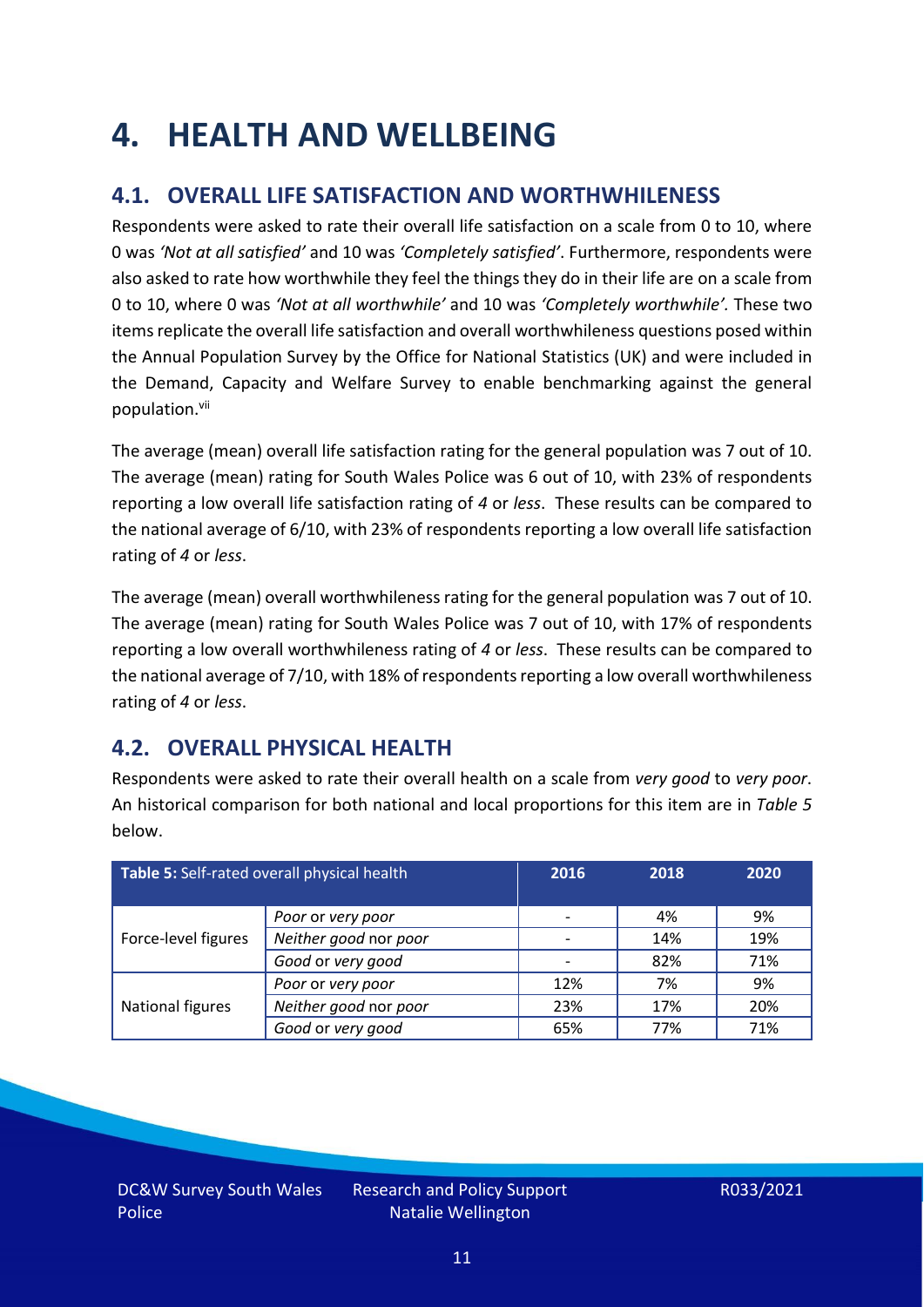#### **4.3. SINGLE-ITEM INDICATORS FOR MENTAL HEALTH**

#### **4.3.1. ANXIETY AND HAPPINESS**

Overall anxiety was measured using a single-item measure. Respondents were asked to rate how anxious they had felt the day before on a scale from 0 to 10, where 0 was *'Not at all anxious'* and 10 was *'Completely anxious'*. Overall happiness was also measured using a single-item measure and respondents were asked to rate how happy they had been the day before on a scale from 0 to 10, where 0 was *'Not at all happy'* and 10 was *'Completely happy'*. These items replicate the overall anxiety and overall happiness questions posed within the Annual Population Survey by the Office for National Statistics (UK) and were chosen to enable benchmarking against the general population.<sup>viii</sup>

The average (mean) overall anxiety rating for the general population was 4 out of 10, with 36% of respondents reporting a high overall anxiety rating of *6* or *more*. <sup>8</sup> The average (mean) rating for South Wales Police was 4 out of 10, with 35% of respondents reporting a high overall anxiety rating of *6* or *more*. These results can be compared to the national average of 4/10, with 35% of respondents reporting a high overall anxiety rating of *6* or *more*. 9

The average (mean) overall happiness rating for the general population was 7 out of 10. The average (mean) rating for South Wales Police was 6 out of 10, with 26% of respondents reporting a low overall happiness rating of *4* or *less*. These results can be compared to the national average of 6/10, with 25% of respondents reporting a low overall happiness rating of *4* or *less*.

#### **4.3.2. STRESS**

Work related stress was measured using a single-item measure. 37% of respondents from South Wales Police said that they viewed their job as *very* or *extremely stressful*.

This is *higher than* the proportion reported in the national sample (33%) and *lower than* the proportion reported by South Wales Police in 2018 (49%).

Stress outside of work was assessed using an adaptation of the work-related stress measure. 16% of respondents from South Wales Police said that they viewed their life outside of work as *very* or *extremely stressful*.

<sup>&</sup>lt;sup>8</sup> Please note that proportions for other wellbeing measures were not provided

 $9$  Overall scores for anxiety have been grouped and reported differently to life satisfaction, worthwhileness and happiness. The percentage of respondents scoring a high rating of *6* or *more* has been reported, as higher scores for anxiety are commonly associated with lower individual wellbeing. Whereas, the percentage of respondents scoring a very low rating of *4* or *less* has been reported for life satisfaction, worthwhileness and happiness, as lower scores on these measures are commonly associated with lower individual wellbeing.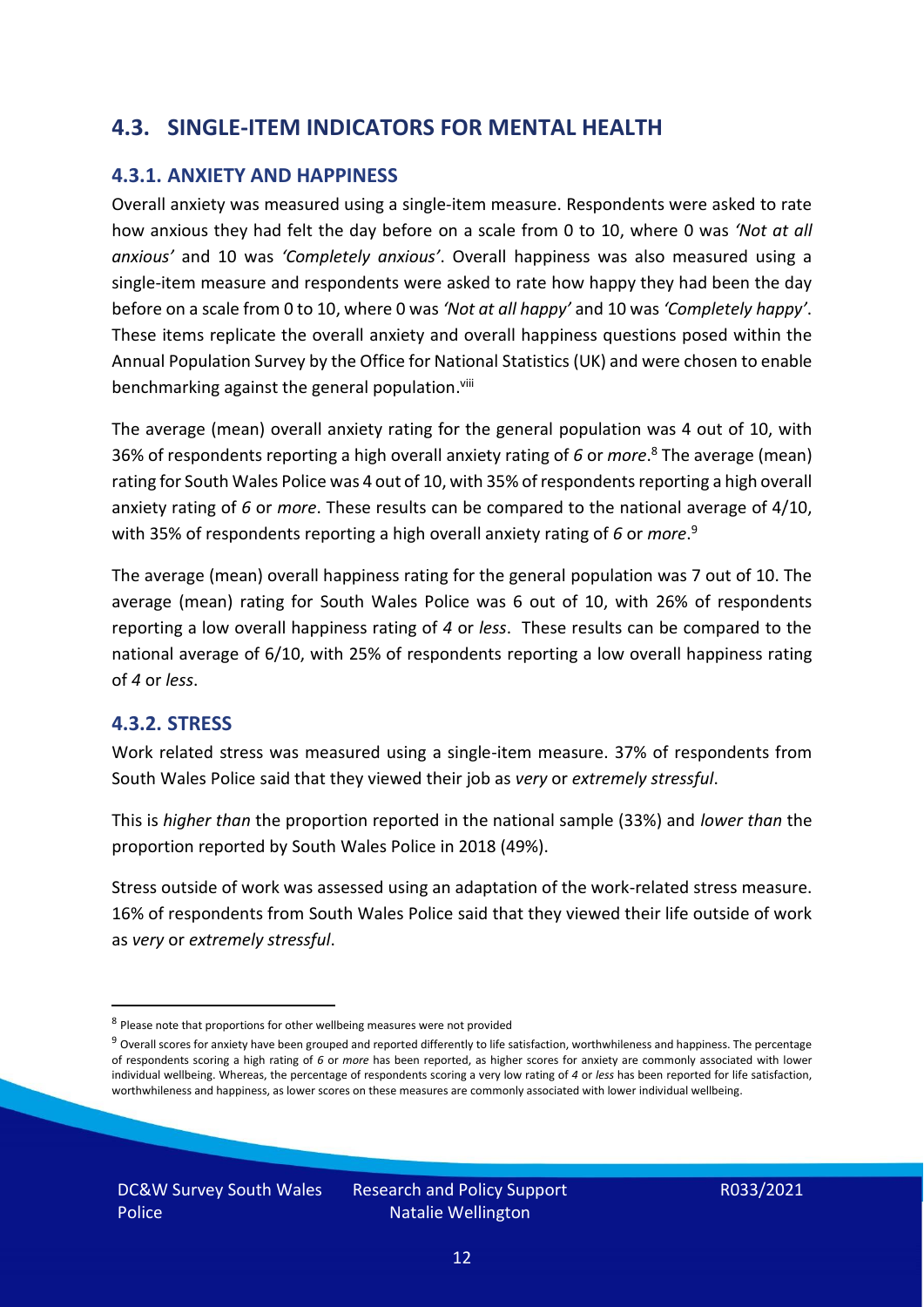#### **4.3.4. MENTAL HEALTH OVERVIEW**

A top-level broad overview of mental health and wellbeing was established using an item that asked respondents to indicate whether they had experienced feelings of stress, low mood, anxiety, or other difficulties with their health and wellbeing over the last 12 months. 79% of respondents from South Wales Police indicated that they had experienced feelings of stress, low mood, anxiety, or other difficulties with their health and wellbeing over the last 12 months; with 89% of these respondents also indicating that these feelings were caused by, or made worse by work.

#### **4.3.5. MENTAL WELLBEING**

Respondents' mental wellbeing was measured using the Short Warwick-Edinburgh Mental Wellbeing Scale,<sup>ix</sup> which asked them to rate their experience during the last two weeks for seven positively framed items. A metric score was calculated which indicated participants' overall wellbeing. The higher the score is, the better their overall wellbeing is thought to be.<sup>10</sup>

The metric score for South Wales Police is presented in *Table 6* below across years. This is also alongside the metric score for the national sample across years.

| <b>Table 6:</b> Average (mean) metric score for the Short Warwick-<br>Edinburgh Mental Wellbeing Scale | 2016 | 2018 | 2020 |
|--------------------------------------------------------------------------------------------------------|------|------|------|
| Force-level figures                                                                                    |      | 20   | 20   |
| National figures                                                                                       | 19   | 20   | 21   |

 $10$  The Short Warwick-Edinburgh Mental Wellbeing Scale was developed by the Universities of Warwick, Edinburgh and Leeds in conjunction with NHS Health Scotland (© University of Warwick, 2006).

DC&W Survey South Wales Police

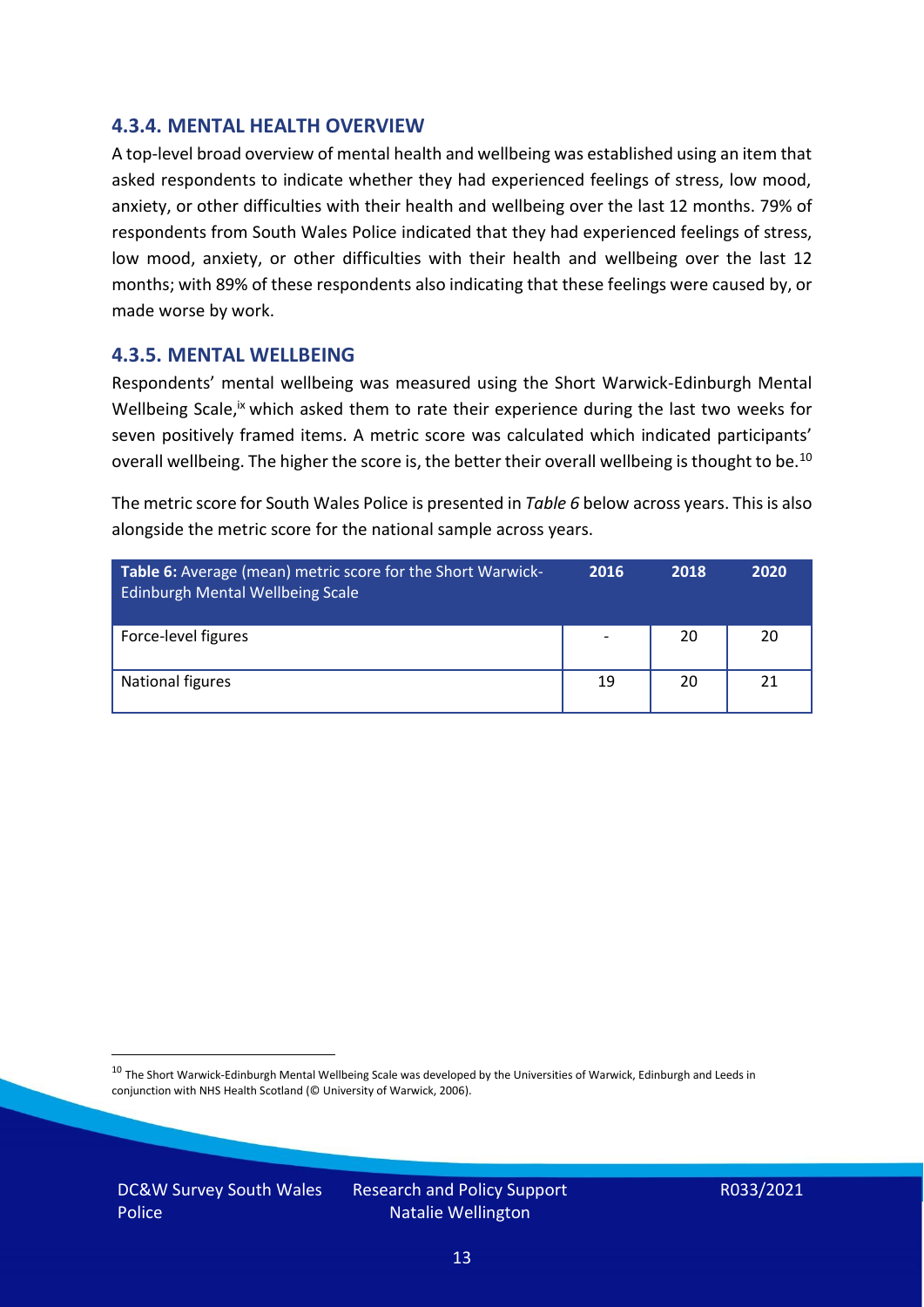# <span id="page-13-0"></span>**5. ABSENCE BEHAVIOUR**

### **5.1. ABSENCE**

31% of respondents from South Wales Police reported *one* or *more* days of sickness absence and 34% of respondents indicated that at least one day of their sickness absence was attributable to stress, depression, or anxiety.

The national proportion of respondents who had taken *one* or *more* days of sickness absence was 48% and 32% of respondents indicated that at least one day of their sickness absence was attributable to stress, depression, or anxiety.

#### **5.2. PRESENTEEISM AND LEAVEISM**

Presenteeism is the act of attending work while ill. This has been shown to be associated with subsequent health decline, particularly in relation to burnout, $x$  and can lead to elevated absenteeism.<sup>xi</sup> Moreover, evidence suggests that presenteeism can compound the effects of the initial illness and negatively influence job satisfaction, resulting in negative job attitudes and withdrawal from work.<sup>xii</sup>

Leaveism is a term to describe hidden sickness absence and work undertaken during rest periods. A core dimension of leaveism includes using allocated time off such as annual leave entitlements to take time off when they are in fact unwell. Findings for South Wales Police across years are presented in *Table 7* below.

| Table 7: Proportion of respondents reporting the<br>following absence behaviour once or more over the<br>previous 12 months |                             | 2016 | 2018 | 2020 |
|-----------------------------------------------------------------------------------------------------------------------------|-----------------------------|------|------|------|
| Presenteeism                                                                                                                | Due to Physical health      |      | 74%  | 69%  |
|                                                                                                                             | Due to Psychological health |      | 74%  | 71%  |
| annual leave to<br><b>Using</b><br>take time off due to<br>health                                                           | Due to Physical health      |      | 37%  | 30%  |
|                                                                                                                             | Due to Psychological health |      | 40%  | 40%  |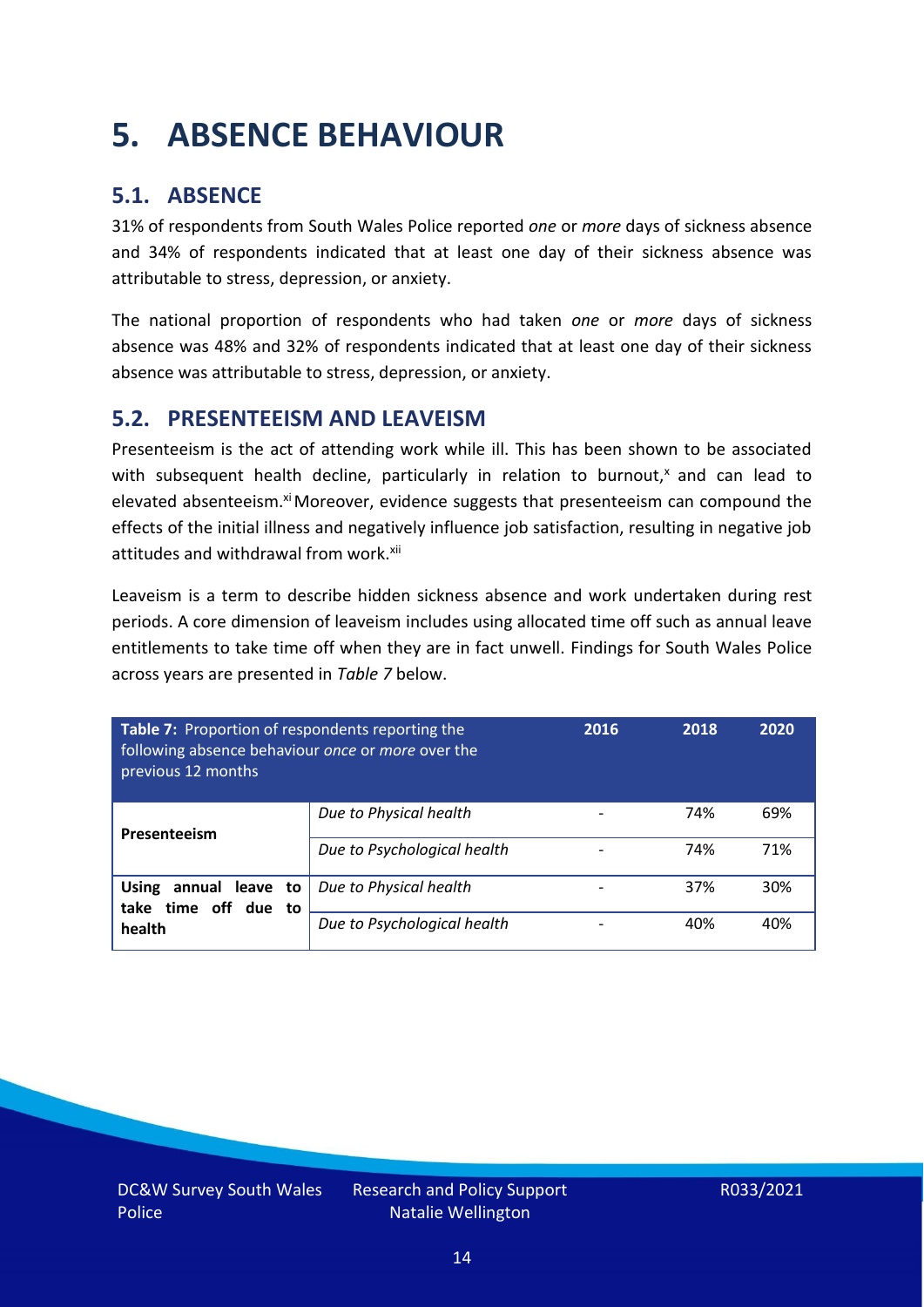# <span id="page-14-0"></span>**6. VIOLENCE AND PHYSICAL INJURIES**

### **6.1. VIOLENCE**

Verbal and physical violence was assessed using four questions regarding how often officers received verbal insults, verbal threats, spitting assaults, unarmed physical attacks, and attacks with a weapon from members of the public over the previous 12 months. Findings for South Wales Police are presented in *Table 8* below.

**Table 8**: Force level figures for frequency of verbal and physical violence from members of the public

| Type of violent victimisation                                                          | Proportion of respondents indicating frequency<br>of experience as at least once a week |      |      |
|----------------------------------------------------------------------------------------|-----------------------------------------------------------------------------------------|------|------|
|                                                                                        | 2016                                                                                    | 2018 | 2020 |
| Verbal insults (e.g. swearing, shouting, abuse)                                        |                                                                                         | 43%  | 43%  |
| Verbal threats (e.g. threat of hitting, threat of<br>kicking)                          |                                                                                         | 26%  | 33%  |
| Spitting assaults (i.e. being deliberately spat<br>$upon)$ <sup>11</sup>               | $\cdots$                                                                                | 2%   | 1%   |
| Unarmed physical attacks (e.g. struggling to get<br>free, wrestling, hitting, kicking) |                                                                                         | 19%  | 22%  |
| Use of a deadly weapon (e.g. stick, bottle, axe,<br>firearm)                           |                                                                                         | 2%   | 1%   |

### **6.2. INJURIES**

15% of South Wales Police respondents reported that they had suffered *one or more* injuries that required medical attention as a result of **work-related violence** in the last year.

This is *lower than* the proportion reporting *one or more* injuries as a result of **work-related violence** in the national sample (16%) and *lower than* the proportion reported by South Wales Police in 2018 (23%).

8% of South Wales Police respondents reported that they had suffered one or more injuries that required medical attention as a result of **work-related accidents** in the last year.

 $11$  Data on spitting assaults is not available for the year 2016 as the item was not included until the 2018 iteration of the survey.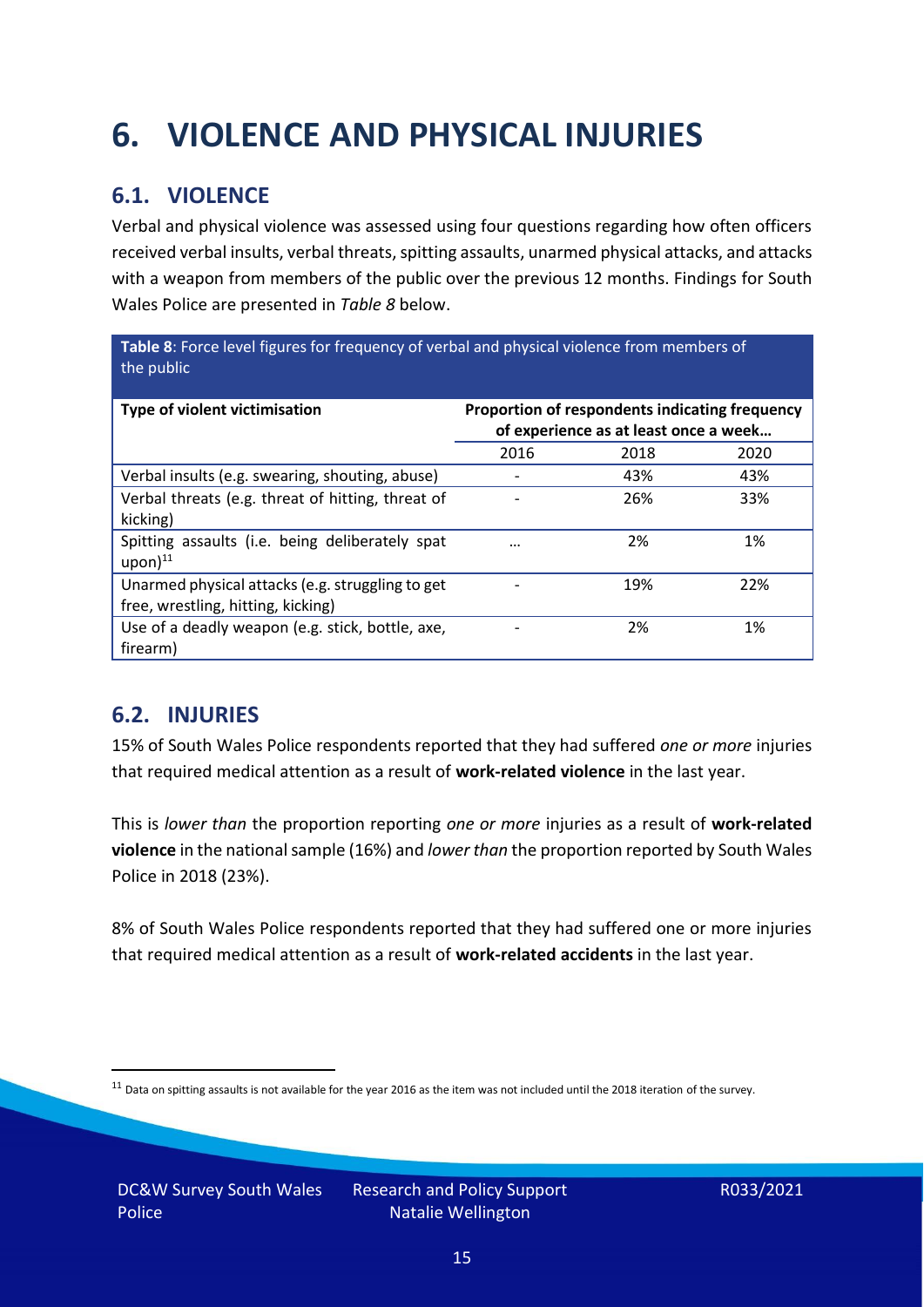This is *lower than* the proportion reporting *one or more* injuries as a result of **work-related accidents** in the national sample (11%) and *lower than* the proportion reported by South Wales Police in 2018 (16%).

DC&W Survey South Wales Police

Research and Policy Support Natalie Wellington

R033/2021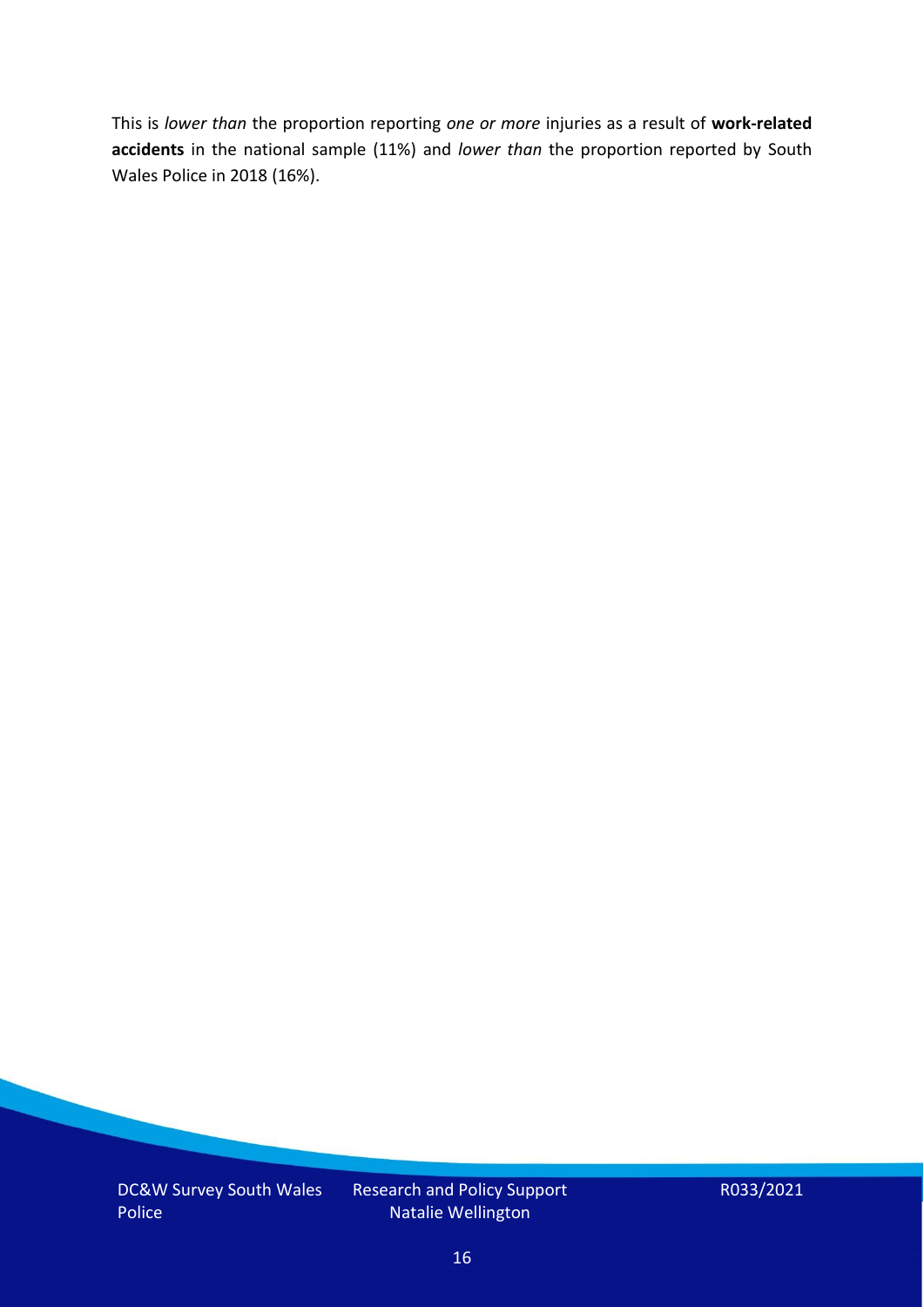# <span id="page-16-0"></span>**7. ORGANISATIONAL SUPPORT FOR MENTAL HEALTH AND WELLBEING**

### **7.1. DISCLOSURE**

Respondents who indicated that they had sought help for difficulties with mental health and wellbeing were presented with additional questions concerning disclosure to a line manager. 69% of respondents from South Wales Police, for whom it was applicable, reported that they had disclosed seeking mental health and wellbeing support to their line managers. This can be compared with 66% reported by South Wales Police in 2018.

#### **7.2. MENTAL HEALTH AND WELLBEING SUPPORT SERVICES**

Respondents were asked about mental health and wellbeing support services that are *reactive* (services that aim to help those that are already experiencing difficulties with their mental health and wellbeing), and *proactive* (services that aim to help people prevent difficulties with mental health and wellbeing from developing). Key findings for South Wales Police are displayed in the tables below, with *Table 9* displaying both national and local proportions.

**Table 9**: Proportion of respondents reporting that they are *aware* of reactive and proactive mental health and wellbeing support services that their force offers

| <b>Questions</b>                                                                                                                                                                                                                   | Proportion of respondents |                  |
|------------------------------------------------------------------------------------------------------------------------------------------------------------------------------------------------------------------------------------|---------------------------|------------------|
|                                                                                                                                                                                                                                    | Force-level figures       | National figures |
| Reported being aware of reactive services that their force<br>offers to support the mental health and wellbeing of its<br>employees (e.g. counselling, helpline services, peer<br>support groups etc.)                             | 81%                       | 74%              |
| Reported being aware of proactive services that their<br>force offers to support the mental health and wellbeing<br>of its employees (e.g. resilience training, mindfulness<br>workshops, mental health awareness programmes etc.) | 42%                       | 43%              |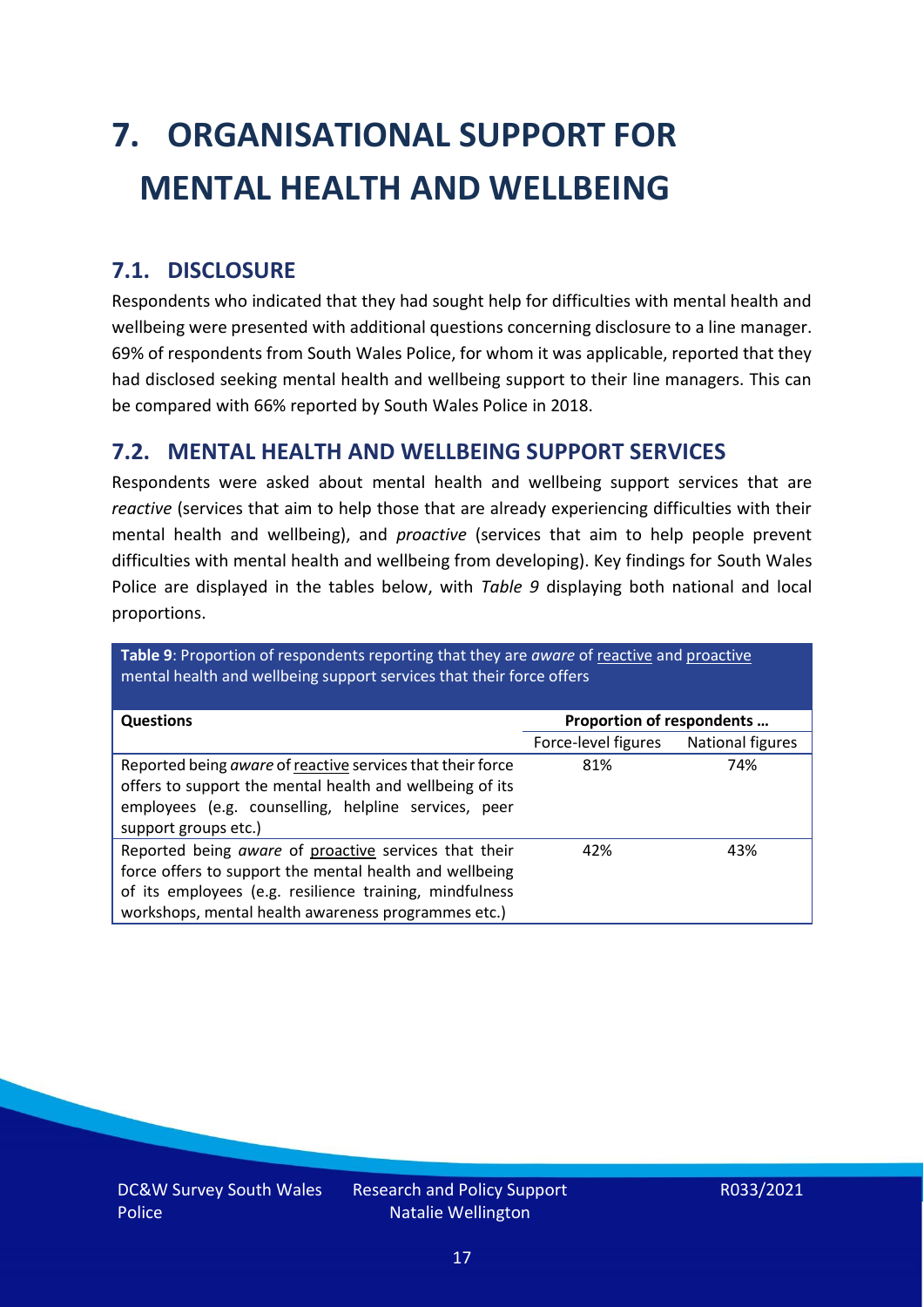### <span id="page-17-0"></span>**8. COVID-19 CRISIS**

Questions about the COVID-19 crisis have been included in this year's survey to help to better understand the impacts of working within the police service during this period. This section of the report specifically focusses on the personal impact of the COVID-19 crisis on officers, whilst organisational impacts have been reported at contextually appropriate points throughout the report.<sup>12</sup>

Respondents were asked whether they think they have or have had COVID-19. Comparisons for both national and local proportions are shown in *Table 10* below.

| Table 10: Proportion of respondents reporting whether<br>they have or have had COVID-19 | <b>Force-level</b><br>figures | <b>National</b><br>figures |
|-----------------------------------------------------------------------------------------|-------------------------------|----------------------------|
| Yes, confirmed by a positive antigen or antibody test                                   | 3%                            | 3%                         |
| Yes, based on strong personal suspicion or medical advice                               | 24%                           | 23%                        |
| No                                                                                      | 48%                           | 47%                        |
| Unsure                                                                                  | 26%                           | 27%                        |

36% of respondents from South Wales Police said that they were *very* or *extremely worried* about the impact that the COVID-19 crisis will have on them personally. This can be compared to the national sample, where 22% said that they were *very* or *extremely worried* about the impact that the COVID-19 crisis will have on them personally.

Respondents from South Wales Police were asked about their concern over the issues displayed in *Table 11* below (national and local proportions are shown).

| Table 11: Proportion of respondents reporting that they were very or extremely concerned over the<br>following |                           |                 |
|----------------------------------------------------------------------------------------------------------------|---------------------------|-----------------|
| <b>Statements</b>                                                                                              | Proportion of respondents |                 |
|                                                                                                                | Force-level               | <b>National</b> |
|                                                                                                                | figures                   | figures         |
| Becoming unwell with COVID-19 due to having close contact with                                                 | 40%                       | 34%             |
| someone who has COVID-19 in the line of duty                                                                   |                           |                 |
| Becoming unwell with COVID-19 due to being assaulted by someone                                                | 29%                       | 23%             |
| who has COVID-19 in the line of duty                                                                           |                           |                 |
| Having adequate access to COVID-19 testing (antigen                                                            | 40%                       | 37%             |
| and/or antibody diagnostic testing)                                                                            |                           |                 |
| Enforcing the lockdown restrictions                                                                            | 30%                       | 25%             |

<sup>12</sup> For more information please see the introduction to this report on page 3.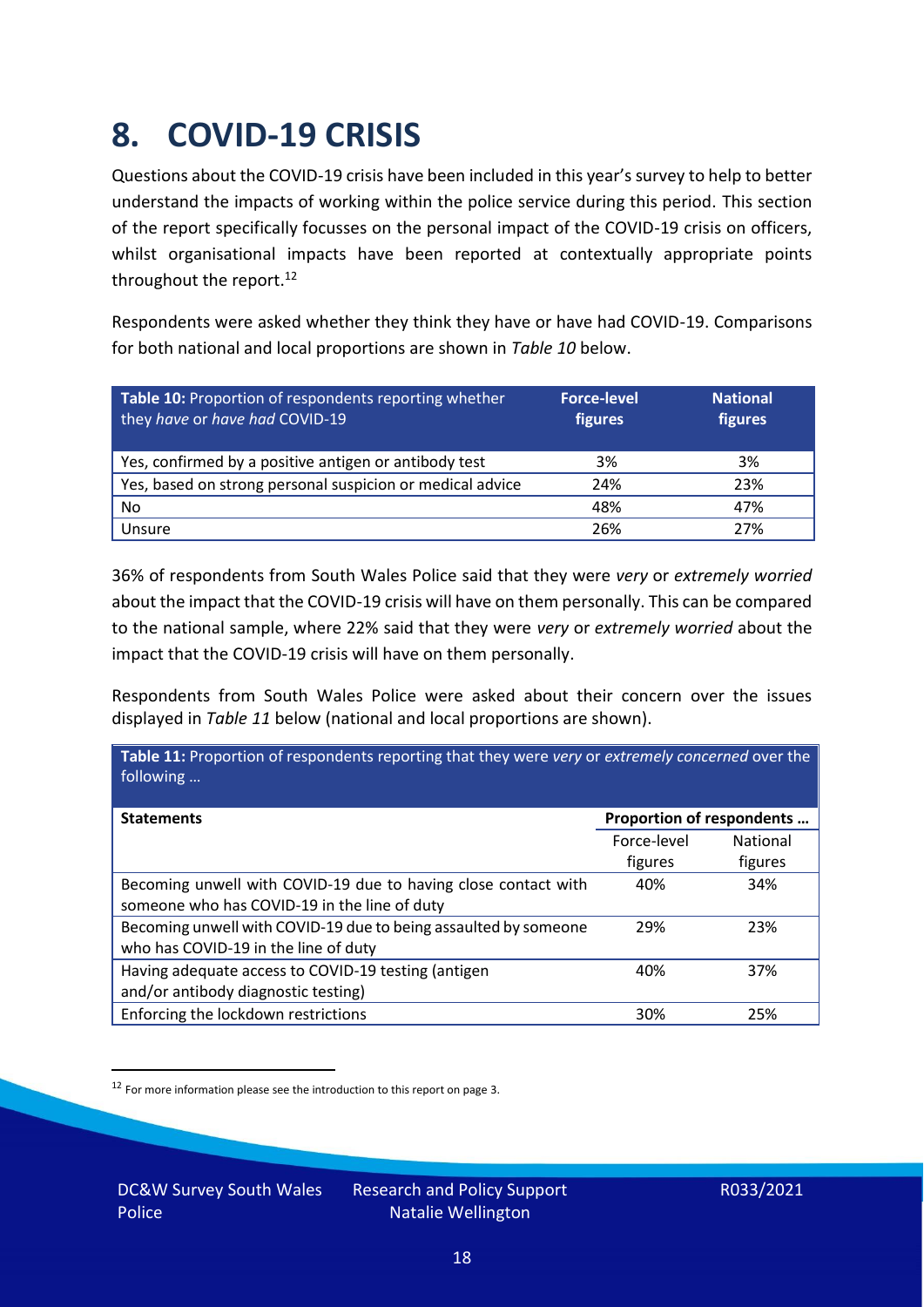Furthermore, 49% of respondents from South Wales Police reported that they *disagreed* or *strongly disagreed* that they have all the equipment they personally need to protect them from COVID-19 whilst at work. This can be compared to the national sample, where 39% reported that they *disagreed* or *strongly disagreed* that they have all the equipment they personally need to protect them from COVID-19 whilst at work.

DC&W Survey South Wales Police

Research and Policy Support Natalie Wellington

R033/2021